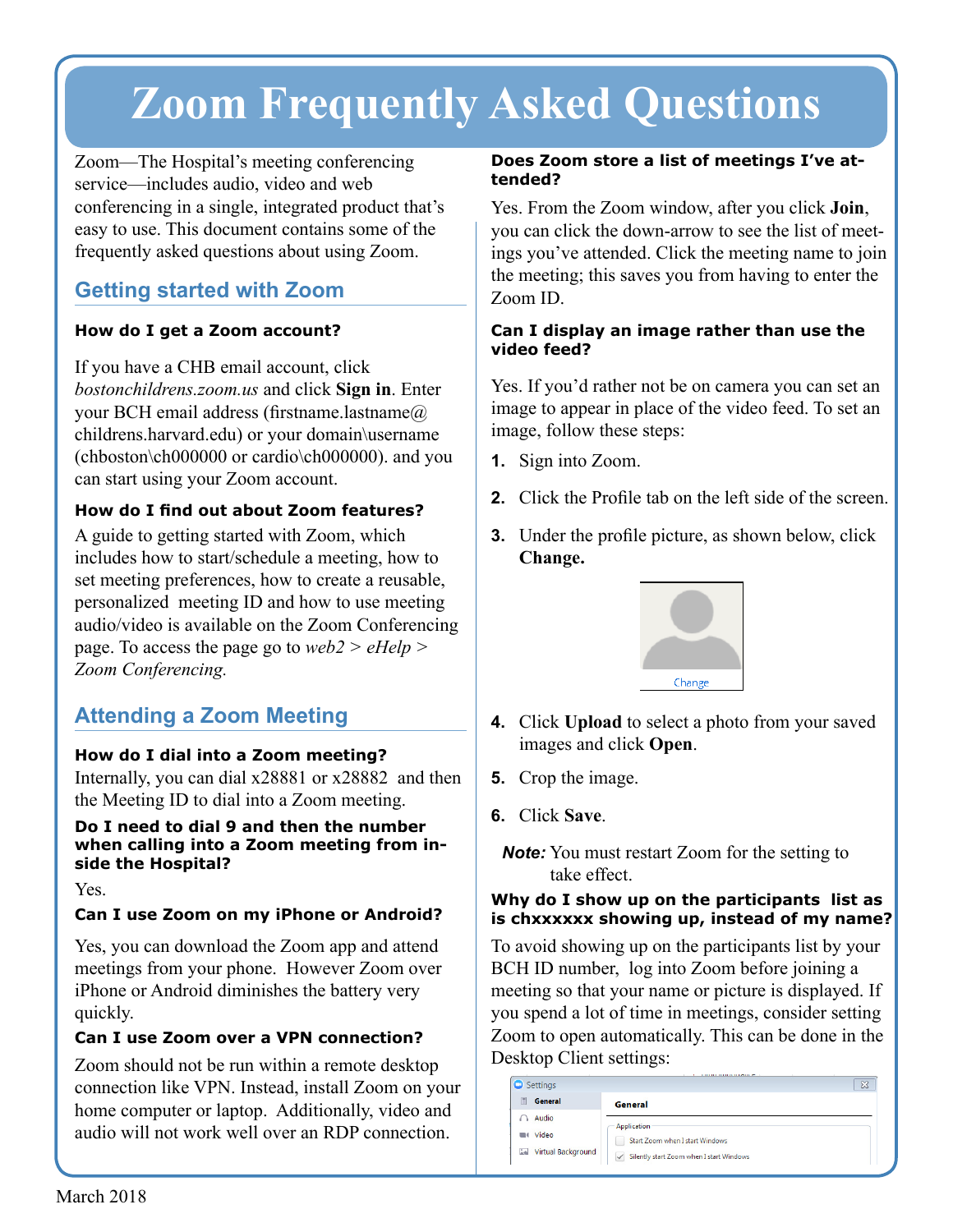#### **Why is my phone number listed separately from my name?**

When you call in, you should provide your participant ID. This will tie your PC presence to your telephone presence. If you forget to provide your participant ID when you call in, you can add it later by pressing \*[participant ID]\* on your phone. Your participant ID can be found in the meeting heading.

Zoom Participant ID: 52 Meeting ID: 617-919-6207

# A

# **Hosting a Zoom Meeting**

## **If I'm the host and I leave the meeting, does that end the meeting?**

No. To leave a meeting but leave it open to participants, select the **Leave the Meeting** option instead of **End Meeting**.

### **I sometimes have to host back-to-back meetings. Can I host two meeting at a time?**

While you can't host two meetings at the same time, you can leave the first meeting running with attendees, and go into the second meeting.

#### **I sometimes have participants show up twice in the participants list. How does that happen?**

If a participant calls into a meeting and then logs in, the participant will show up twice in the participant list.

#### **As a host, can I unmute participants audio function?**

Yes, a host can unmute a participant's audio function. The participant sees the following screen:



#### **Does the Host need to close a meeting at the end, so it doesn't remain open and use up minutes?**

Yes, the Host should always click **End Meeting** at the conclusion of a meeting.

# **Recording a Zoom Meeting**

Before recording a Zoom meeting, please note the following:

- All meetings created on Zoom are subject to BCH access retention and deletion policy.
- If a meeting containing PHI or other privileged communication is sent to internal or external users, ensure that it is appropriate for all members to receive the information.
- *Note:* You should always inform the participants if a meeting is going to be recorded.

## **Can I record a Zoom meeting and save it to my computer?**

Yes. To record a Zoom meeting, follow these steps:

- 1. From the meeting home page, click  $\frac{\bullet}{\bullet}$  settings
- 2. From the Settings window, click Recording.



- **Note:** You can also customize your Zoom settings from this page.
- 3. Select a location for storing your Zoom meetings, as shown below:

| <b>Settings</b>  |                                  |                |
|------------------|----------------------------------|----------------|
| General          | <b>Local Recording:</b>          |                |
| Audio            |                                  |                |
| 图4 Video         | Store my recordings at:          |                |
| <b>Recording</b> | C:\Users\ch194547\Documents\Zoom | Change<br>Open |
|                  | 385 GB remaining.                |                |

## **Are there policies I should follow when discussing protected information in a meeting?**

The following best practices should be used when a meeting involves ePHI or other protected information:

• Meetings must be password-protected.